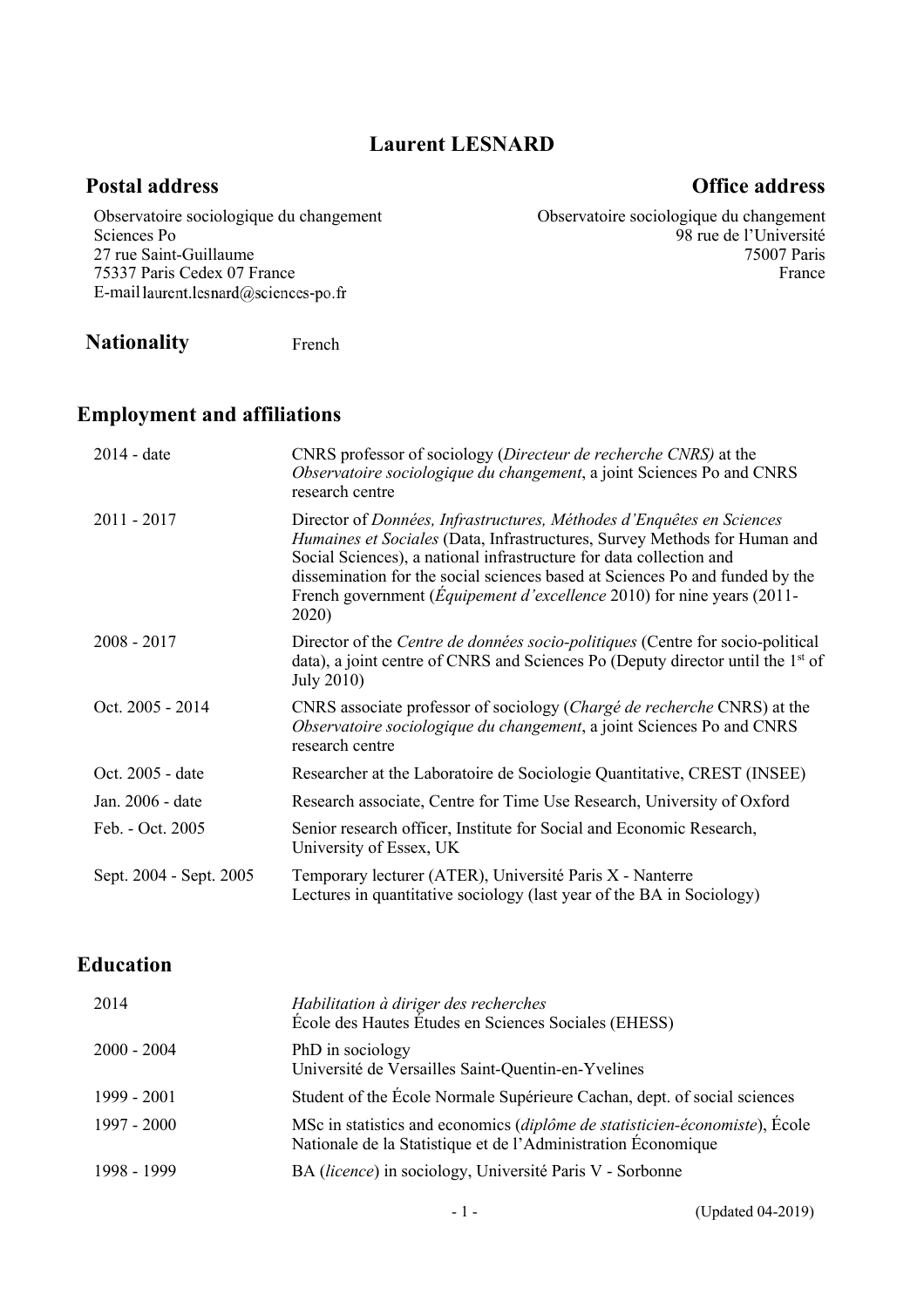# **Honour, scientific responsibilities and memberships**

| Honour            | Bronze medal of the French National Centre for Scientific Research, 2011                                                                                                                                                                                                                                                                                                                                                                                    |
|-------------------|-------------------------------------------------------------------------------------------------------------------------------------------------------------------------------------------------------------------------------------------------------------------------------------------------------------------------------------------------------------------------------------------------------------------------------------------------------------|
| Project           | <i>Equipement d'Excellence (EquipEx)</i> 2010. Principal investigator of the<br>Données, Infrastructures, Méthodes d'Enquêtes en Sciences Humaines et<br>Sociales (DIME-SHS, Data, Infrastructures, Survey Methods for the<br>Human and Social Sciences) project (10.4 million euros grant). Leading<br>institution: Sciences Po. Partner institutions: INED, GENES, University of<br>Paris Descartes, Telecom ParisTech, EDF R&D, and GIS Réseau Quetelet. |
| European projects | Management Committee Member of Webdatanet (Web-based data-<br>collection, methodological challenges solutions and implementation),<br>COST Action IS1004 (2011-2015)<br>Representative for France at European Social Survey Infrastructure<br>Preparatory Phase (ESFRI, FP7, 2008-2010)                                                                                                                                                                     |
| Committees        | 36 <sup>th</sup> section of the National Committee for Scientific Research<br>Elected member (2019)                                                                                                                                                                                                                                                                                                                                                         |
|                   | Member of the Comité du label (Quality Label Committee, in charge of<br>assessing the statistical quality of questionnaire surveys) of the Comité<br>National de l'Information Statistique (French National Council for<br>Statistical Information) (2010-2015)                                                                                                                                                                                             |
| Conferences       | Organiser (with Nick Allum and Ulrich Kohler) of the ESRA conference on<br>Inference from Non Probability Samples, 16-17 March 2017, Paris                                                                                                                                                                                                                                                                                                                  |
|                   | Organiser of the 32 <sup>nd</sup> International Conference on Time Use Research, 6-10<br>July 2010, Paris                                                                                                                                                                                                                                                                                                                                                   |
| Memberships       | American Sociological Association, Population Association of America,<br>International Association for Time Use Research, RC 28 of the<br>International Sociological Association, French Sociological Association<br>(Association Française de Sociologie AFS)                                                                                                                                                                                              |

# **Editorial responsibilities**

| Editorial Board          | Journal of Time Use Research<br>$2018 - date$                                  |
|--------------------------|--------------------------------------------------------------------------------|
|                          | <i>Economie &amp; statistisque – Economics and Statistics</i><br>$2013 - 2018$ |
| <b>Consulting Editor</b> | American Journal of Sociology<br>$2011 - 2013$                                 |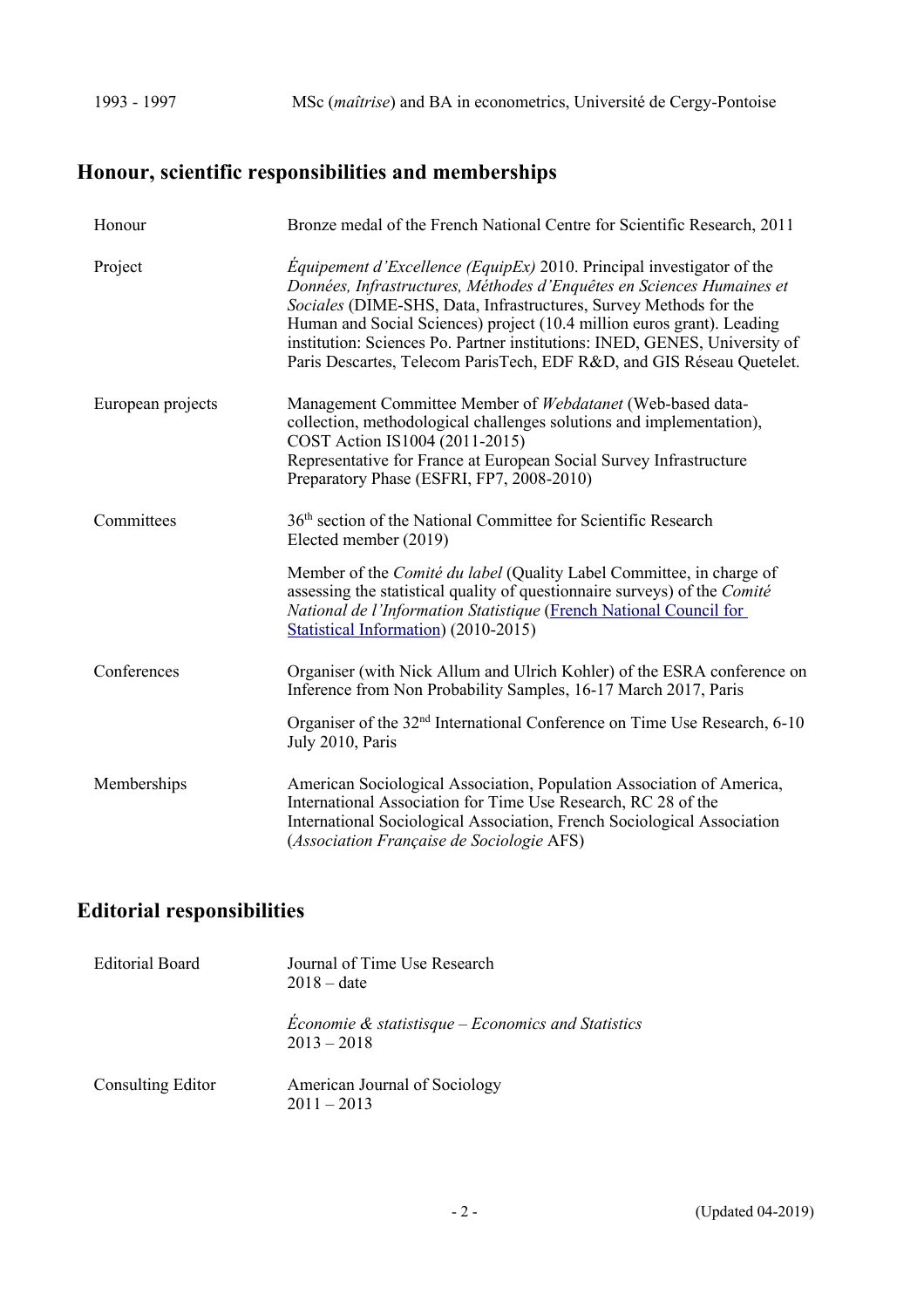Referee American Journal of Sociology, American Sociological Review, Social Forces, Sociological Methodology, British Journal of Sociology, Journal of Marriage and Family, *Annales d'Économie et de statistiques*, Sociological Methods and Research, Population, Environment and Planning A, Social Indicators Research, Review of Economics of the Household, *Mathématiques et sciences humaines*, Canadian Journal of Sociology

### **PhD and Master examiner**

| $2018 -$      | Université Paris Saclay<br>Jeanne Ganault PhD in Sociology co-supervisor (with Nicolas Robette)                                                            |
|---------------|------------------------------------------------------------------------------------------------------------------------------------------------------------|
| $2018 - 2019$ | Capucine Rauch Master thesis supervisor (with Jeanne Ganault)                                                                                              |
| $2017 - 2018$ | Jeanne Ganault Master thesis supervisor (with Thibaut de Saint Pol)                                                                                        |
| 2015-11-23    | <b>Sciences Po, Paris</b><br>Thomas Collas PhD examiner (PhD in Sociology directed by Pierre François)                                                     |
| 2015-06-24    | École des hautes études en sciences sociales<br>Younga Kim PhD examiner and reporter (PhD in Sociology directed by<br>Serge Paugam)                        |
| 2014-06-27    | <b>Université Paris Nord</b><br>Léonard Moulin PhD examiner (PhD in Economics directed by David<br>Flacher and Hugo Harari-Kermantec)                      |
| 2013-11-05    | <b>Sciences Po, Paris</b><br>Charlotte Dollez PhD examiner (PhD in Political Science directed by Sophie<br>Duchesne)                                       |
| 2012-08-17    | <b>University of Oxford, United Kingdom</b><br>Evrim Altintas, Dphil external examiner (Dphil in Sociology directed by<br>Jonathan Gershuny)               |
| 2011-10-27    | <b>University of Amsterdam, Netherlands</b><br>Kadri Taht, PhD review committee member (PhD in Sociology directed by<br>Harry Ganzeboom and Melinda Mills) |
| 2009-2010     | <b>University of Groningen, Netherlands</b><br>Gina Potarca, Master thesis committee member (Master in Sociology directed<br>by Melinda Mills)             |

## **Selection committees**

| 2018        | <b>Sciences Po</b><br>Assistant Professor of sociology (inequalities, uses and consequences of<br>digital technologies)                                                        |
|-------------|--------------------------------------------------------------------------------------------------------------------------------------------------------------------------------|
| 2017 - 2018 | <b>University of Lausanne</b><br>Professor or Associate Professor of sociology (social stratification and<br>comparative surveys)                                              |
| 2016        | <b>Sciences Po</b><br>Professor or Associate Professor of sociology (computational social sciences)<br>Professor or Associate Professor of sociology (digital social sciences) |
|             | École nationale de la statistique et de l'administration économique<br>(ENSAE)<br>Assistant Professor of quantitative sociology                                                |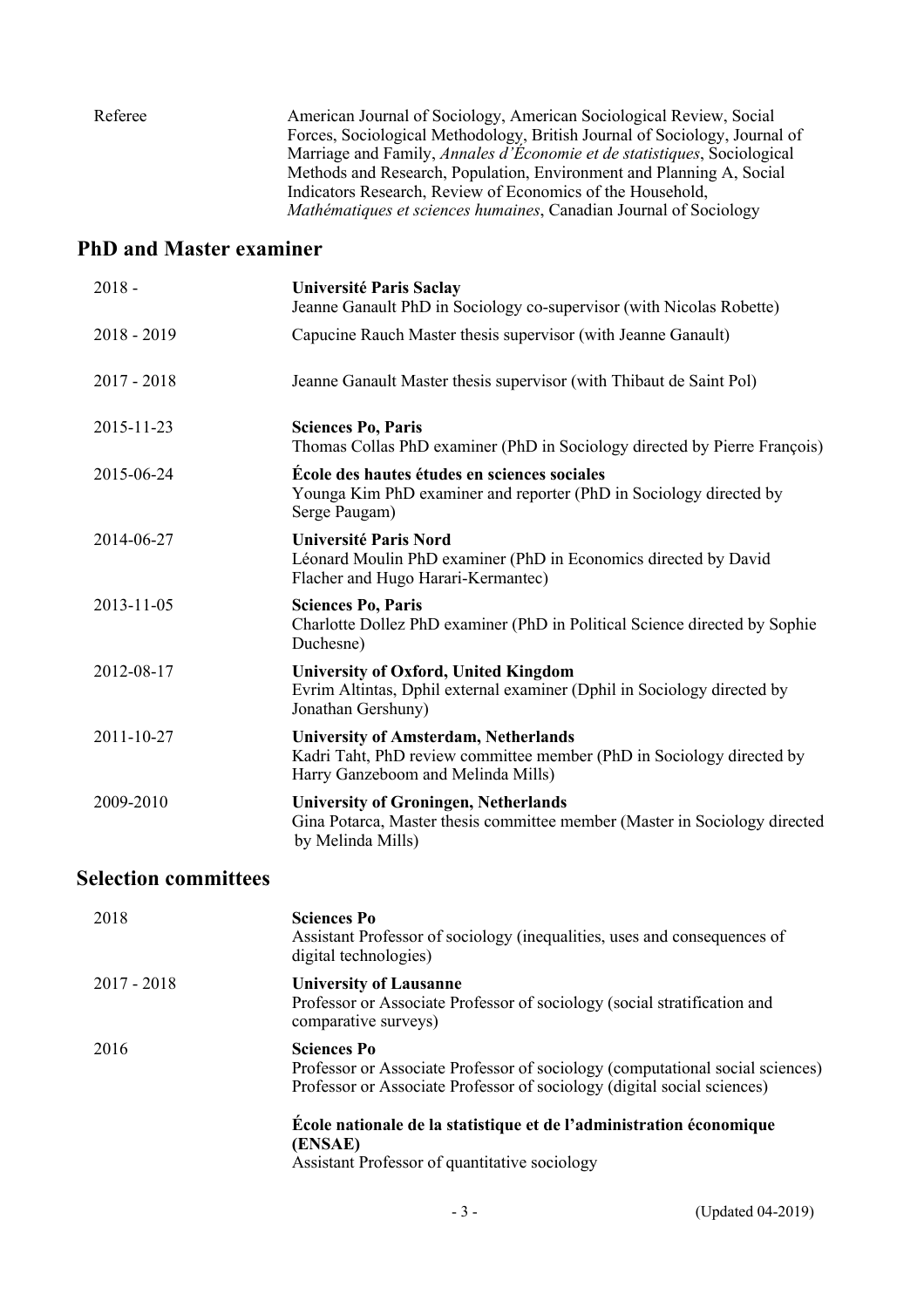| 2013            | <b>University of Aix-Marseille</b><br>Assistant Professor of quantitative sociology                                                                                                                                                                                                                                                                                                                                             |
|-----------------|---------------------------------------------------------------------------------------------------------------------------------------------------------------------------------------------------------------------------------------------------------------------------------------------------------------------------------------------------------------------------------------------------------------------------------|
| 2012            | <b>Sciences Po</b><br>Assistant Professor of sociology (family)                                                                                                                                                                                                                                                                                                                                                                 |
| <b>Teaching</b> |                                                                                                                                                                                                                                                                                                                                                                                                                                 |
| $2018 - 2019$   | <b>Sciences Po</b><br>Quantitative methods 2 (with Milan Bouchet-Valat), M1 sociology.<br><i>Introduction to R</i> (with Yannick Savina), 10h.                                                                                                                                                                                                                                                                                  |
| 14-15 Dec. 2016 | <b>Paris Dauphine University</b><br>Two-day training course in optimal matching using R and TraMineR.                                                                                                                                                                                                                                                                                                                           |
| $2014 - 2015$   | École Nationale de la Statistique et de l'Administration Économique<br>Supervision of a research dissertation in statistics (graduate level).                                                                                                                                                                                                                                                                                   |
| 24 Sept. 2014   | <b>Sciences Po Bordeaux</b><br>One-day training course in optimal matching using R and TraMineR.                                                                                                                                                                                                                                                                                                                                |
| $2009 - 2011$   | <b>Sciences Po</b><br>Quantitative methods 1 (with Anne Cornilleau), Doctoral program in<br>sociology and political science, 1st year of the Research Master in sociology.<br>This course is an introduction to statistics and the 1st of the three levels<br>offered by Sciences Po.                                                                                                                                           |
| $2009 - 2014$   | Quantitative methods 3 (with Mirna Safi until 2012), Doctoral program in<br>sociology, 2nd year of the Research Master in sociology.                                                                                                                                                                                                                                                                                            |
| 5 July 2011     | <b>Quanti Lille</b><br><b>Optimal Matching and the Social Sciences</b>                                                                                                                                                                                                                                                                                                                                                          |
| $2009 - 2010$   | <b>Sciences Po</b><br>Quantitative sociology (in English, with Louis Chauvel), Master Economics<br>and public policy (Sciences Po, X, ENSAE). This course consisted of<br>lectures combined with computer lab work. Lectures presented major<br>quantitative research in sociology and the applied part aimed to replicate the<br>empirical results. International audience (50% non-French) with varied<br>statistical skills. |
| 2 - 3 Oct. 2008 | Céreq, Marseille.<br>Two-day training course in optimal matching. Introduction to optimal<br>matching analysis and application using TDA and SAS, and R.                                                                                                                                                                                                                                                                        |
| $2007 - 2008$   | <b>Sciences Po</b><br>Méthodes des sciences sociales (Introduction to social statistics). Lectures in<br>sociology of the family and quantitative methods $(1st$ year of undergraduate<br>studies). The goal of this course was to introduce Sciences Po students (1st<br>year undergraduates) to statistics through sociological.                                                                                              |
| $2004 - 2005$   | Université Paris 10 - Nanterre<br>Sociologie quantitative (social statistics), licence de sociologie (BA in<br>sociology), 1 semester<br>Sociologie quantitative (social statistics), bi-licence de sociologie et<br>d'économie (dual BA in sociology and economics), 2 semesters<br>Introductory courses in statistics for undergraduate students (3rd year)                                                                   |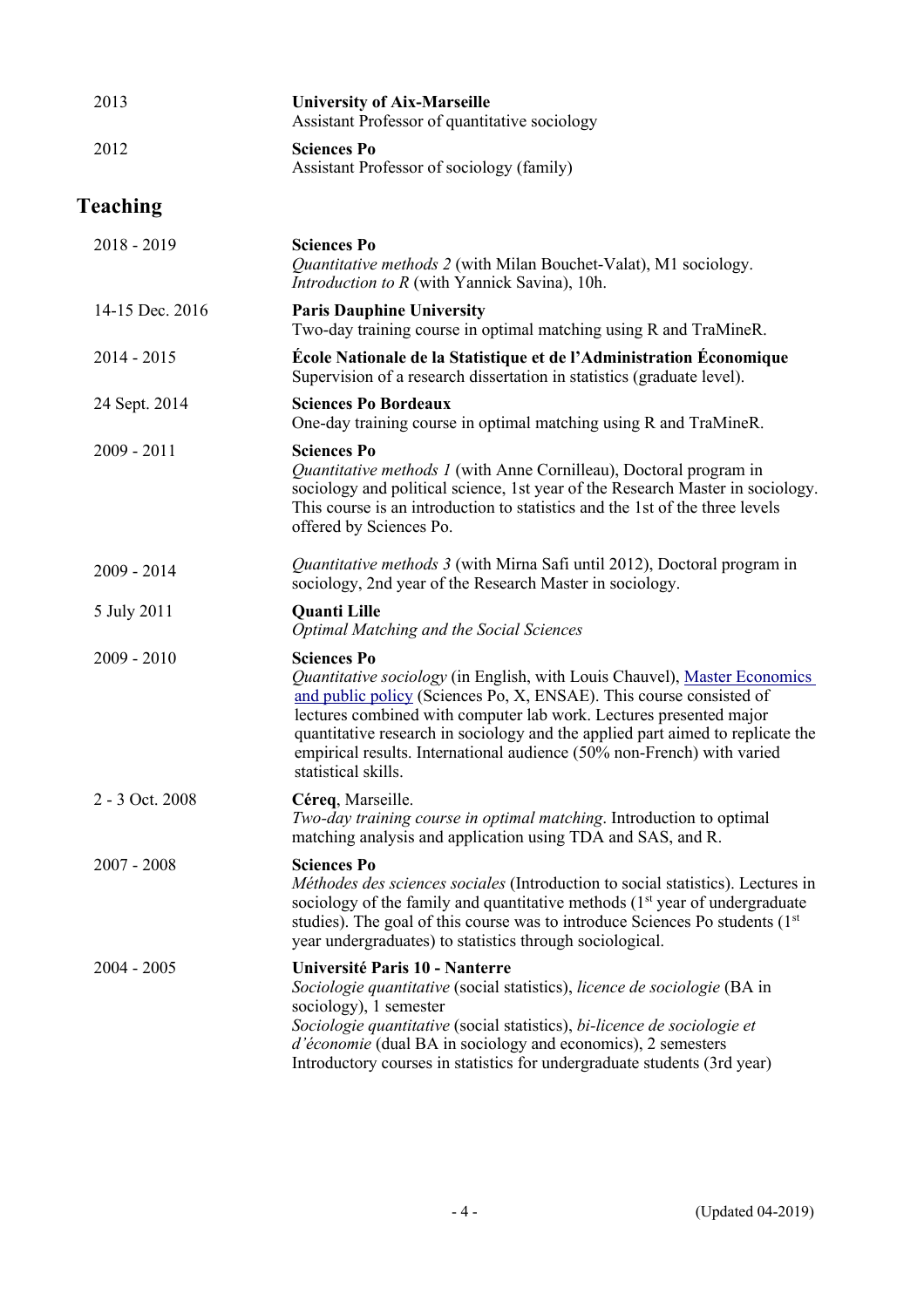| $2000 - 2006$ | École Nationale de la Statistique et de l'Administration Économique<br>Lectures in statistics and data analysis, supervision of research dissertations<br>in quantitative sociology. The ENSAE is a <i>Grande Ecole</i> specialised in<br>statistics and social science (economics mostly). The course was an<br>introduction to geometrical data analysis (factorial analysis) and clustering. I<br>supervised some of the students of ENSAE, who have to do two major<br>dissertations in the $2nd$ and the $3rd$ and last year of their studies. |
|---------------|-----------------------------------------------------------------------------------------------------------------------------------------------------------------------------------------------------------------------------------------------------------------------------------------------------------------------------------------------------------------------------------------------------------------------------------------------------------------------------------------------------------------------------------------------------|
| $2001 - 2003$ | Université Paris 4 - Sorbonne<br>Utilisation des méthodes statistiques en sociologie (statistical methods in<br>sociology). Lecture in social statistics (MSc in Applied social sciences).<br>Intermediate statistical course on log-linear, logistic, probit models, and<br>GLM.                                                                                                                                                                                                                                                                   |

#### **Publications**

Books

Boulin, Jean-Yves and Laurent Lesnard. *Les batailles du dimanche.* (The Sunday battles), Paris, Presses Universitaires de France, « Le lien social », 2017.

Chenu, Alain and Laurent Lesnard (Eds.). *La France dans les comparaisons internationales. Guide d'accès aux grandes enquêtes statistiques en sciences sociales*, Paris, Presses de Sciences Po, 2011.

Lesnard, Laurent. *La famille désarticulée. Les nouvelles contraintes de l'emploi du temps* (The disarticulated family. The new time use constraints), Paris, Presses Universitaires de France, « Le lien social », 2009.

#### Refereed Journal Articles

Dominguez-Folgeras, Marta and Laurent Lesnard, « Familles et changement social », introduction to the special issue of the *Année sociologique*, 68, n° 2, p. 297-313, 2018.

Lesnard, Laurent and Jean-Yves Boulin, "Travail dominical, usages du temps et vie sociale et familiale. Une analyse à partir de l'enquête Emploi du temps", *Économie et statistique*, n°286-287, 2016.

Lesnard, Laurent, Anne-Sophie Cousteaux, Flora Chanvril and Viviane Le Hay, "Do Transitions to Adulthood Converge in Europe? An Optimal Matching Analysis of Work-Family Trajectories of Young Adults from 20 European Countries", *European Sociological Review*, vol. 32, n°3, p. 355- 369, 2016.

Bianchi, Suzanne, Laurent Lesnard, Tiziana Nazio et Sara Raley, « Gender and Time Allocation of Cohabiting and Married Women and Men in France, Italy and the United States », *Demographic Research*, vol. 31, p. 183-216, 2014.

Potârcă, Gina, Melinda Mills, and Laurent Lesnard, "Family Formation Trajectories in Romania, the Russian Federation and France: Towards the Second Demographic Transition?" *European Journal of Population*, 2012.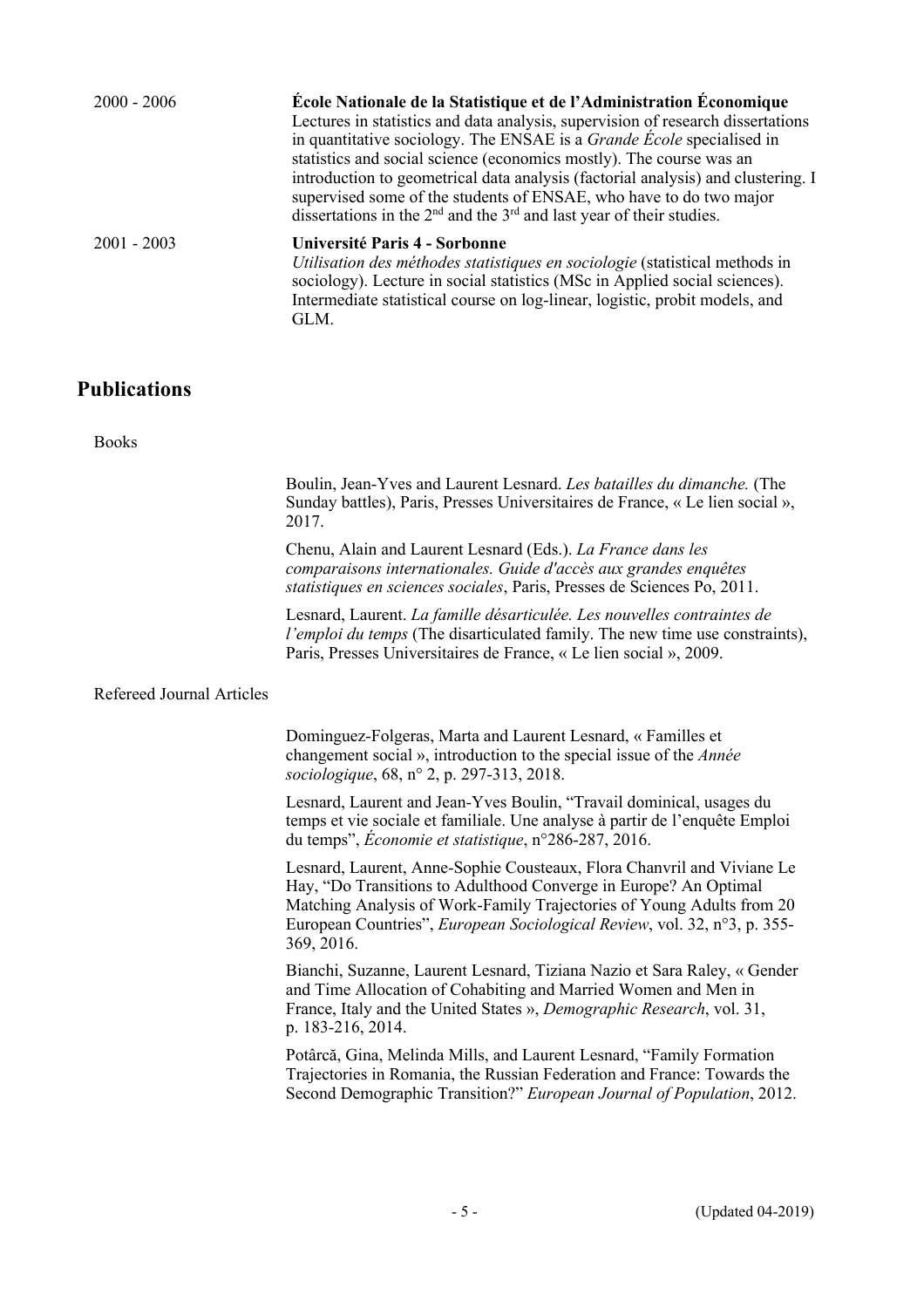Lesnard, Laurent and Man Yee Kan. "Investigating Scheduling of Work: A Two-Stage Optimal Matching Analysis of Workdays and Workweeks". *Journal of the Royal Statistical Society Series A*, vol. 174, No 2, p. 349-368, 2011.

Lesnard, Laurent. "Cost Setting in Optimal Matching to Uncover Contemporaneous Socio-Temporal Patterns", *Sociological Methods & Research*, Vol. 38, No. 3, p. 389-419, 2010.

Lesnard, Laurent and Thibaut de Saint Pol. "Patterns of Workweek Schedules in France", *Social Indicators Research*, Vol. 93, No 1, p. 171- 176, 2009.

Lesnard, Laurent and Thibaut de Saint Pol. "Organisation du travail dans la semaine des individus et des couples actifs : le poids des déterminants économiques et sociaux", *Économie et Statistique*, January, No 414, p. 53- 74, 2009

Lesnard, Laurent. "Off-scheduling within dual-earner couples: an unequal and negative externality for family time", *American Journal of Sociology*, Vol. 114, No. 2, p. 447-490, 2008.

Chenu, Alain and Laurent Lesnard. "Time Use Surveys: a Review of their Aims, Methods, and Results", *European Journal of Sociology*, Vol. 47, No. 3, December, p. 335-359, 2006.

Chenu, Alain and Laurent Lesnard. "Adolescent time use trends: France 1986 to 1998", *Loisir et Société / Society and Leisure*, special issue directed by Jiri Zuzanek and Roger Mannell, Vol. 28, No. 2, p. 461-480, 2006

Lesnard, Laurent and Thibaut de Saint Pol. "Introduction aux Méthodes d'Appariement Optimal (Optimal Matching Analysis)", *Bulletin de Méthodologie Sociologique*, No. 90, p. 5-25, April, 2006

Lesnard, Laurent. "Schedules as sequences: a new method to analyze the use of time based on collective rhythm with an application to the work arrangements of French dual-earner couples", *Electronic International Journal of Time Use Research*, Vol. 1, No 1, p. 63-88, 2004.

#### Book chapters

Lesnard, Laurent, "Using Optimal Matching Analysis in Sociology: Cost Setting and Sociology of Time" in Philippe Blanchard, Felix Bühlmann and Jacques-Antoine Gauthier (eds.), *Advances in Sequence Analysis: Methods, Theories and Applications*, Springer, 2014, p. 39-50.

Lesnard, Laurent and Anne Cornilleau "Modes de vie et usages du temps", in Chenu, Alain et Laurent Lesnard (Eds), *La France dans les comparaisons internationales. Guide d'accès aux grandes enquêtes statistiques en sciences sociales*, Paris, Presses de Sciences Po, 2011, p. 67- 84.

Lesnard, Laurent. "L'apport des enquêtes emploi du temps à la connaissance de la 'balance famille travail' des couples bi-actifs avec de jeunes enfants", *in* Blanche Le Bihan-Youinou and Claude Martin (eds), *Concilier vie familiale et vie professionnelle en Europe*, Rennes, Presses de l'École des Hautes Études en Santé Publique, p. 269-286, 2008.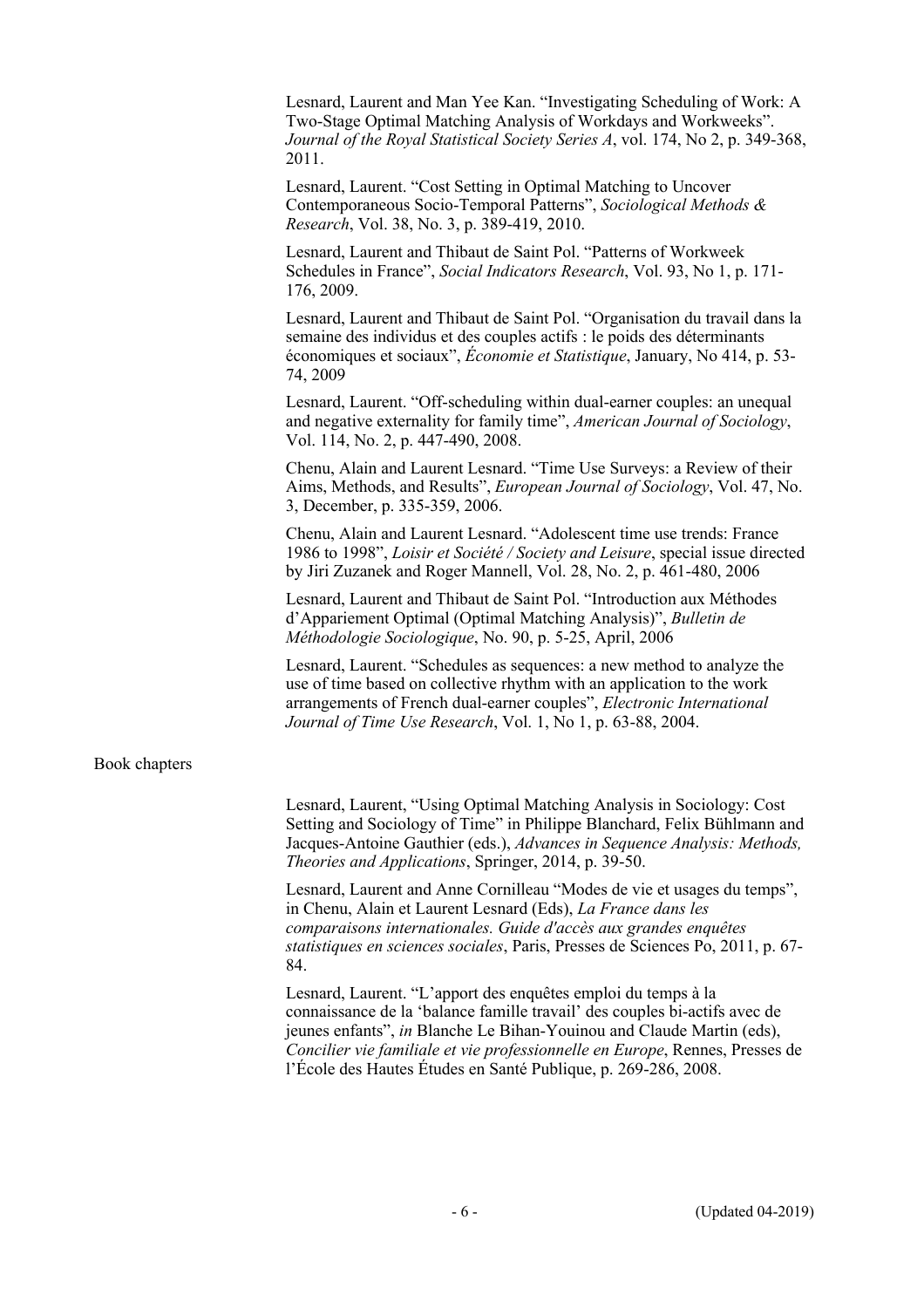|                       | Lesnard, Laurent. "Parental time trends in France", Appendice in Bianchi,<br>S. M., Robinson, J. P., et Milkie, M. A. Changing Rhythms of American<br><i>Family Life</i> , New York, Russell Sage, p. 200-203, 2006.                                                                                            |
|-----------------------|-----------------------------------------------------------------------------------------------------------------------------------------------------------------------------------------------------------------------------------------------------------------------------------------------------------------|
|                       | Lesnard, Laurent. "Flexibilité des horaires de travail et inégalités sociales"<br>(Work schedules flexibility and social inequalities), in <i>Données sociales</i> ,<br>Insee, p. 371-378, 2006.                                                                                                                |
|                       | Lesnard, Laurent. "Flexibilité et concordance des horaires de travail dans le<br>couple" (Flexibility and dual-earners' work schedules synchronicity), in<br>Données sociales, Insee, p. 379-384, 2006.                                                                                                         |
| <b>Working Papers</b> |                                                                                                                                                                                                                                                                                                                 |
|                       | Lesnard, Laurent, "Using Optimal Matching Analysis in Sociology: Cost<br>Setting and Sociology of Time", Notes & Documents, 2014-01, Paris, OSC,<br>Sciences Po/CNRS, 2014.                                                                                                                                     |
|                       | Lesnard, Laurent, Anne-Sophie Cousteaux, Flora Chanvril, and Viviane Le<br>Hay, "Do Transitions to Adulthood Converge in Europe? An Optimal<br>Matching Analysis of Work-Family Trajectories of Young Adults from 20<br>European Countries", Notes & Documents, 2010-04, Paris, OSC, Sciences<br>Po/CNRS, 2010. |
|                       | Lesnard, Laurent and Man Yee Kan, "Two-Stage Optimal Matching<br>Analysis of Workdays and Workweeks", Sociology Working Papers, 2009-<br>04, Oxford, University of Oxford, Department of Sociology, 2009.                                                                                                       |
|                       | Lesnard, Laurent, "Cost Setting in Optimal Matching to Uncover<br>Contemporaneous Socio-Temporal Patterns", Notes & Documents, 2009-<br>03, Paris, Sciences Po/CNRS, 2009.                                                                                                                                      |
|                       | Lesnard, Laurent and Thibaut de Saint Pol, "Organisation du travail dans la<br>semaine des individus et des couples actifs : le poids des déterminants<br>économiques et sociaux", Notes & Documents, 2008-02, Paris, Sciences<br>Po/CNRS, 2008.                                                                |
|                       | Lesnard, Laurent. "Optimal Matching and the Social Sciences", Document<br>de travail du Crest, No 2006-01, 2006.                                                                                                                                                                                                |
|                       | Lesnard, Laurent. "The effects of the family work day on family time",<br>Document de travail du Crest, No 2005-25, 2005.                                                                                                                                                                                       |
|                       | Lesnard, Laurent. "Social change, daily life, and the Internet", Chimera<br><i>Working Paper</i> , No 2005-07, Colchester: University of Essex, 2005.                                                                                                                                                           |
|                       | Lesnard, Laurent and Thibaut de Saint Pol. "Introduction aux Méthodes<br>d'Appariement Optimal (Optimal Matching Analysis)" (Introduction to<br>Optimal Matching Analysis), <i>Document de travail du Crest</i> No 2004-15,<br>2004.                                                                            |
|                       | Lesnard, Laurent. "The Work Arrangements of French Dual-Earner<br>Couples in the 80s and 90s", <i>Document de travail du Crest</i> No°2002-45,<br>2002.                                                                                                                                                         |
|                       |                                                                                                                                                                                                                                                                                                                 |
|                       |                                                                                                                                                                                                                                                                                                                 |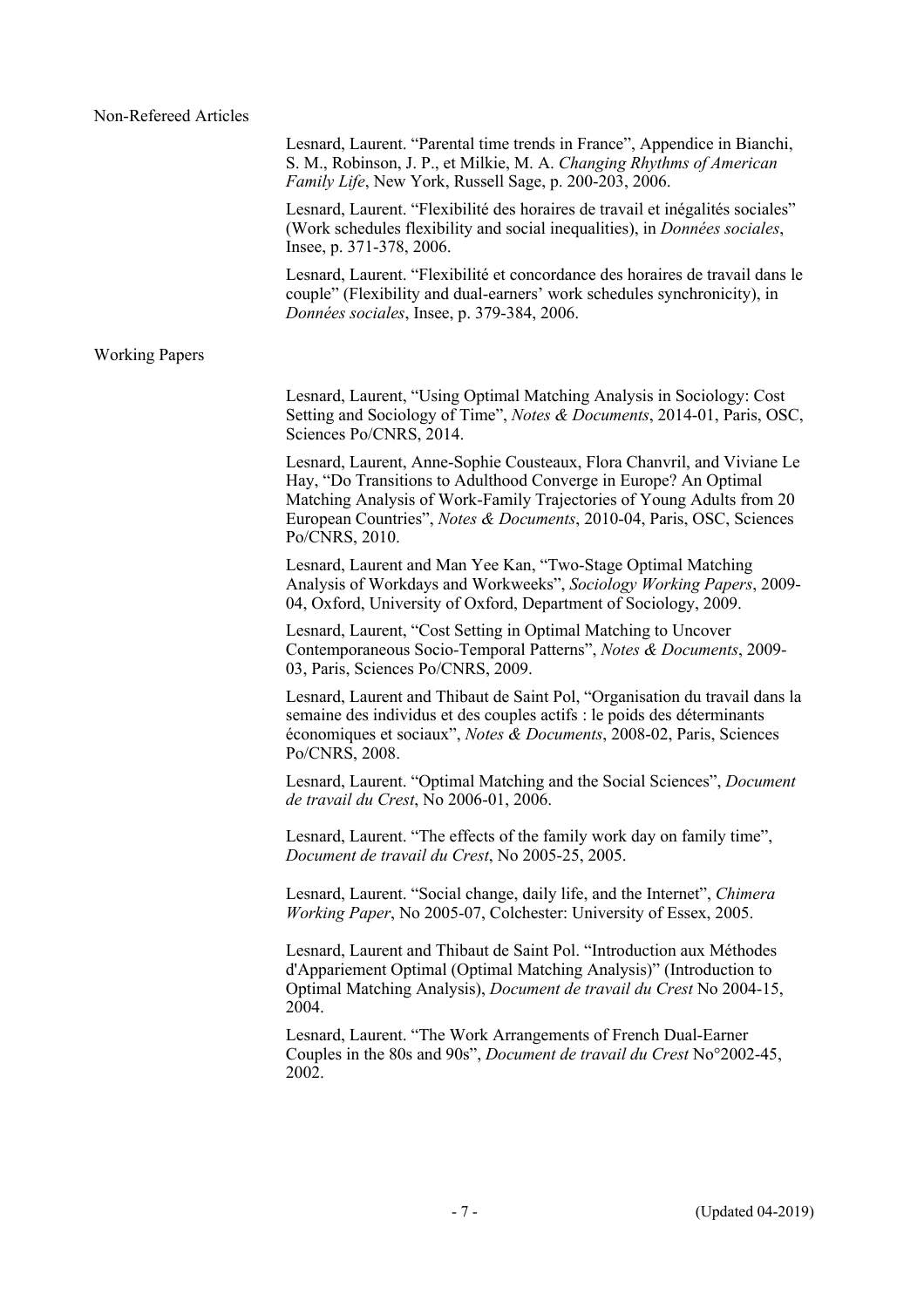Review

|        | Lesnard, Laurent. "Review of Jonathan Gershuny (2000) Changing Times:<br>Work and Leisure in Postindustrial Society. Oxford University Press,<br>Oxford and New York. 304 p", European Sociological Review, 2003 19:<br>235-239.                                                                                                                                                                                                  |
|--------|-----------------------------------------------------------------------------------------------------------------------------------------------------------------------------------------------------------------------------------------------------------------------------------------------------------------------------------------------------------------------------------------------------------------------------------|
| Report |                                                                                                                                                                                                                                                                                                                                                                                                                                   |
|        | Lesnard, Laurent. "Disponibilité parentale et activités familiales, les<br>emplois du temps familiaux des Français des les années 1980 et 1990"<br>(Parental availability and family activities: family time in France in the<br>1980's and 1990's), in C. Martin (dir.) La parentalité, Rapport pour le Haut<br>Conseil à la Population et à la Famille, juillet (Report for the French Family<br>and Population Council), 2003. |

# **Presentations and invitations**

| 5 April 2019          | Seminar "Quantitative and quantification sociology", Printemps, University<br>of Versailles Saint Quentin en Yvelines<br>Presentation (with Yannick Savina): "Le codage des variables catégorielles<br>explicatives dans les modèles de régression linéaires" |
|-----------------------|---------------------------------------------------------------------------------------------------------------------------------------------------------------------------------------------------------------------------------------------------------------|
| 24-26 Oct. 2018       | Conference of the International Association for Time Use Research<br>(IATUR), Budapest, Hungry<br>Communication: "The Consequences of Sunday Work in the USA" (with<br>Jean-Yves Boulin)                                                                      |
| 2016-2017             | <b>Tampere University, School of social sciences</b><br><b>Invited Professor</b>                                                                                                                                                                              |
| 29 Nov.-1st Dec. 2016 | Time Use survey Methodological Workshop, Tampere University<br>Open Guest Lecture: "Working Time and what Time Use Data can Reveal"                                                                                                                           |
| 3 March 2016          | Seminar Work/Life and Time, VUB and ULB, Louvain-la-Neuve<br>Final talk: "Time Use and Social Inequalities"                                                                                                                                                   |
| 2-3 Oct. 2014         | Workshop "Négocier l'articulation des temps sociaux", GT ARTS de<br>l'AFS, EHESS et CNAM, Paris<br>Introductory talk: "Synchronisation/désynchronisation/négociation des<br>temps sociaux"                                                                    |
| 16-19 Aug. 2014       | Annual Meeting of the American Sociological Association, San Francisco,<br><b>US</b><br>Communication (with Jean-Yves Boulin): "The social costs of Sunday<br>work"                                                                                           |
| 6-7 June 2013         | Web surveys for the general population: Closing conference, NatCen,<br>University of Essex, Colchester, Grande Bretagne<br>Invited at a roundtable about the future of the Internet for general<br>population surveys                                         |
| 7-8 March 2013        | 5th Webdatanet meeting, Mannheim, Allemagne<br>Management Committee members meeting et working groups                                                                                                                                                         |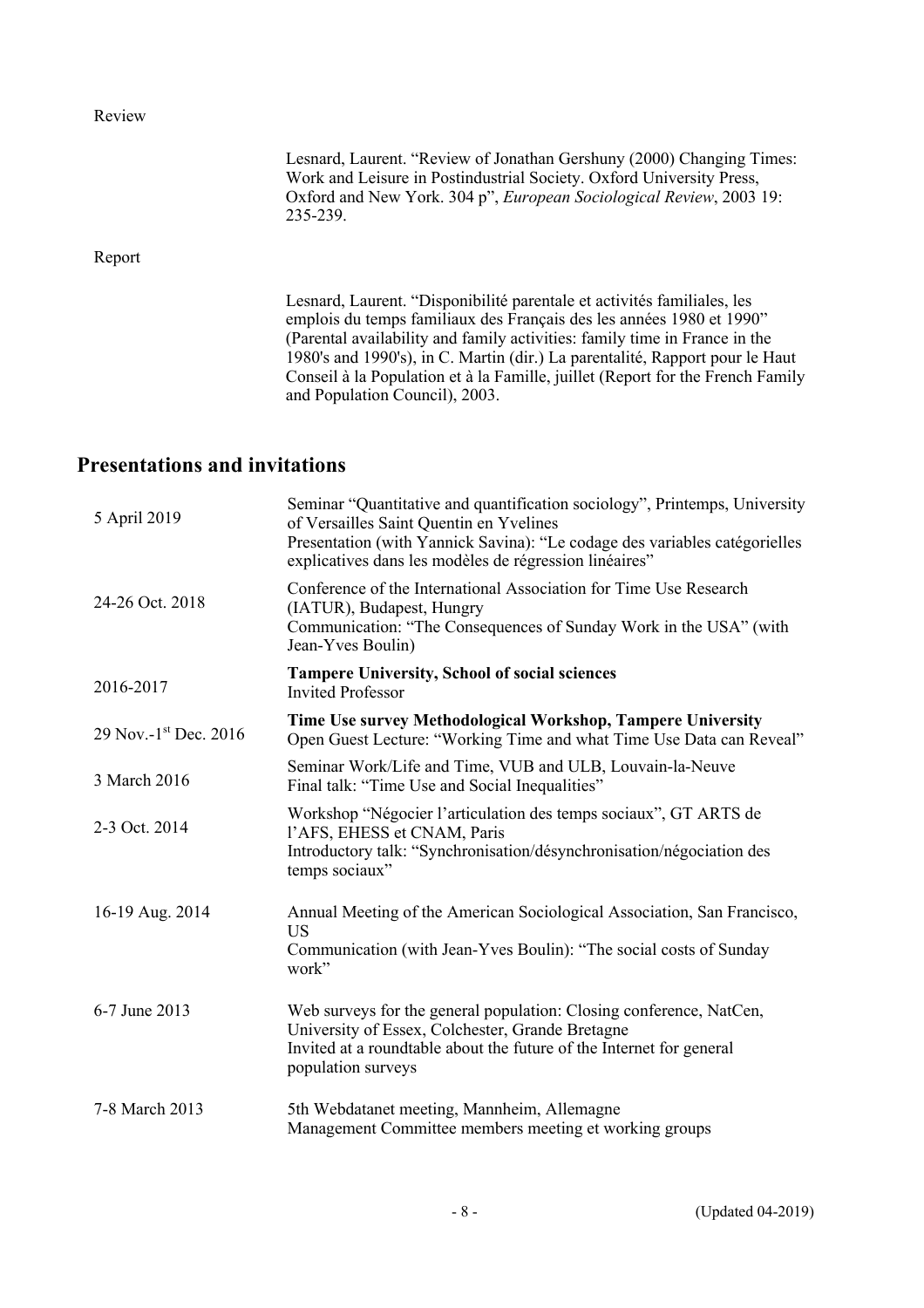| 25-26 Feb. 2013     | Web surveys for the general population: Opening conference, NatCen,<br>Londres<br>Invited                                                                                                                                                                                                                                                                                           |
|---------------------|-------------------------------------------------------------------------------------------------------------------------------------------------------------------------------------------------------------------------------------------------------------------------------------------------------------------------------------------------------------------------------------|
| 6-8 June 2013       | Lausanne conference on sequence analysis, Lausanne, Switzerland<br>Invited communication: "Do Transitions to Adulthood Converge in<br>Europe? An Optimal Matching Analysis of Work-Family Trajectories of<br>Young Adults from 20 European Countries"                                                                                                                               |
| 8 March 2012        | 3rd Webdatanet meeting, Mannheim, Germany<br>Management Committee members and working groups meetings.                                                                                                                                                                                                                                                                              |
| 23-26 Feb. 2012     | Eastern Sociological Society Annual Meeting, New York, US<br>Invited communication in the Panel session "Uncovering Patterns:<br>Reflections on Narrative Positivism Twenty Years Ago and Today"<br>organised by Silke Aisenbrey and discussed by Andrew Abbott: "Off-<br>scheduling within dual-earner couples: see An application of SA in the spirit<br>of narrative positivism" |
| 17 Feb. 2012        | Seminar of the Institut d'études démographiques et du parcours de vie<br>(Idemo), University of Geneva, Switzerland<br>Invited communication: "La convergence de l'entrée dans l'âge adulte en<br>Europe sep <sup>T</sup> Une analyse séquentielle des trajectoires travail-famille de<br>femmes et d'hommes dans 20 pays européens"                                                |
| 30 Nov.-2 Dec. 2011 | 2nd Webdatanet meeting, Amsterdam, Netherlands<br>Communication: "Données, Infrastructures, Méthodes d'Enquêtes en<br>Sciences humaines et sociales (DIME-SHS)".                                                                                                                                                                                                                    |
| 29 Nov. 2011        | Cathie Marsh Centre for Census and Survey Research seminar, Manchester,<br>UK.<br>Invited communication: "Optimal matching and the social sciences"                                                                                                                                                                                                                                 |
| 7-10 Sept. 2011     | European Sociological Association 10 <sup>th</sup> conference, Geneva, Switzerland<br>Communication: "Do Transitions to Adulthood Converge in Europe? An<br>Optimal Matching Analysis of Work-Family Trajectories of Young Adults<br>from 20 European Countries" (with A.-S. Cousteaux, F. Chanvril et V. Le<br>Hay)                                                                |
| 2-3 Sept. 2011      | RCN Workshop, Lausanne, Switzerland<br>Communication: "Differences in time use between married and cohabiting<br>couples" (with Suzanne Bianchi, Tiziana Nazio et Sara Raley)                                                                                                                                                                                                       |
| 12-13 Aug. 2011     | Measurement and Experimentation in the Social Sciences (MESS)<br>Workshop, Oisterwijk, Netherlands<br>Communication: "ELIPSS: A New Mobile Web Panel for Social Scientists"                                                                                                                                                                                                         |
| 1-3 Aug. 2011       | Conference of the International Association for Time Use Research<br>(IATUR), Oxford, UK<br>Communications: "Work schedules in France, UK, Finland and Spain,<br>1998-2003" (with Man Yee Kan) and "Trends in sunday's work:<br>Regulation in Europe" (with Jean-Yves Boulin)"                                                                                                      |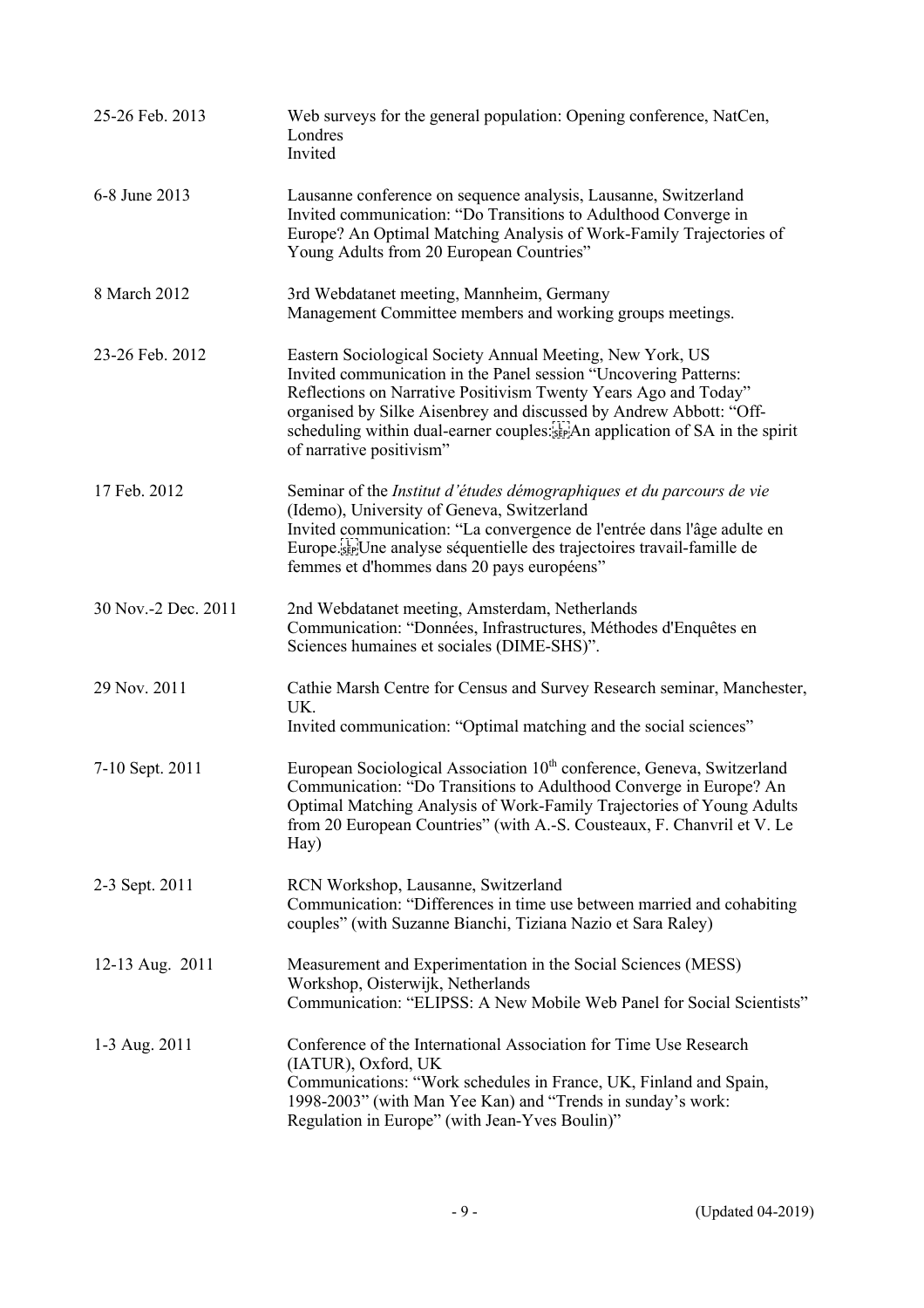| 13-14 May 2011        | Interuniversity Center for Social Science Theory and Methodology (ICS)<br>25 <sup>th</sup> anniversary, University of Groningen<br>Invited communication: "Off-scheduling within dual-earner couples: an<br>unequal and negative externality for family time"                                             |
|-----------------------|-----------------------------------------------------------------------------------------------------------------------------------------------------------------------------------------------------------------------------------------------------------------------------------------------------------|
| 31 March-2 April 2011 | Population Association of America annual meeting, Washington<br>Poster (with A.-S. Cousteaux, F. Chanvril et V. Le Hay) : "Do Transitions<br>to Adulthood Converge in Europe? An Optimal Matching Analysis of<br>Work-Family Trajectories of Young Adults from 20 European Countries"                     |
| 11 March 2011         | GRESCO seminar, University of Poitiers<br>Communication : "La famille désarticulée. Les ouvelles contraintes de<br>l'emploi du temps"                                                                                                                                                                     |
| 7 March 2011          | Sociology department, University of Oxford<br>Communication (with Man Yee Kan): "Working schedules in UK, France,<br>Finland and Spain 1998-2003"                                                                                                                                                         |
| 2-3 Dec. 2010         | Workshop Life Event History Calendar Advances and Issues in<br>Questionnaire Design and Implementation, Université de Lausanne<br>Communication: "Time Use Surveys"                                                                                                                                       |
| $1st$ Oct. 2010       | Doctoral seminar of the Centre de sociologie des organisations (CSO,<br>CNRS & Sciences Po), Paris<br>Communication : "La famille désarticulée. Les ouvelles contraintes de<br>l'emploi du temps"                                                                                                         |
| 10-11 Sept. 2010      | Relations Cross Nations network workshop, Madrid<br>Communication : "Time Use Surveys"                                                                                                                                                                                                                    |
| 6-10 July 2010        | International Association for Time Use Research (IATUR), Paris, France<br>Communication: "Working time schedules in Finland 1999-2000" (with<br>Man Yee Kan)                                                                                                                                              |
| 12 Feb. 2010          | Seminar of the Observatoire Sociologique du Changement (Sciences Po &<br>CNRS). Presentation of La famille désarticulée                                                                                                                                                                                   |
| 1-2 Dec. 2009         | European consortium for sociological research (ECSR), "Changing<br>societies in the context of European Union enlargement", Paris<br>Communication: "Work time and social position in France and the UK"<br>(with Man Yee Kan)                                                                            |
| 19 Nov. 2009          | Seminar of sociology of the Centre for Research on Economics and<br>Statistics (CREST-INSEE), Paris<br>Communication: "La famille désarticulée. Les ouvelles contraintes de<br>l'emploi du temps".                                                                                                        |
| 15-16 Oct. 2009       | QMSS 2 Seminar "Advances in Fertility and Family Research", Groningen,<br>Netherlands.<br>Communication: "Transition to Adulthood: An Optimal Matching Analysis<br>of Work-Family Trajectories of Young Adults from 20 European<br>countries", with Flora Chanvril, Anne-Sophie Cousteaux, Viviane Le Hay |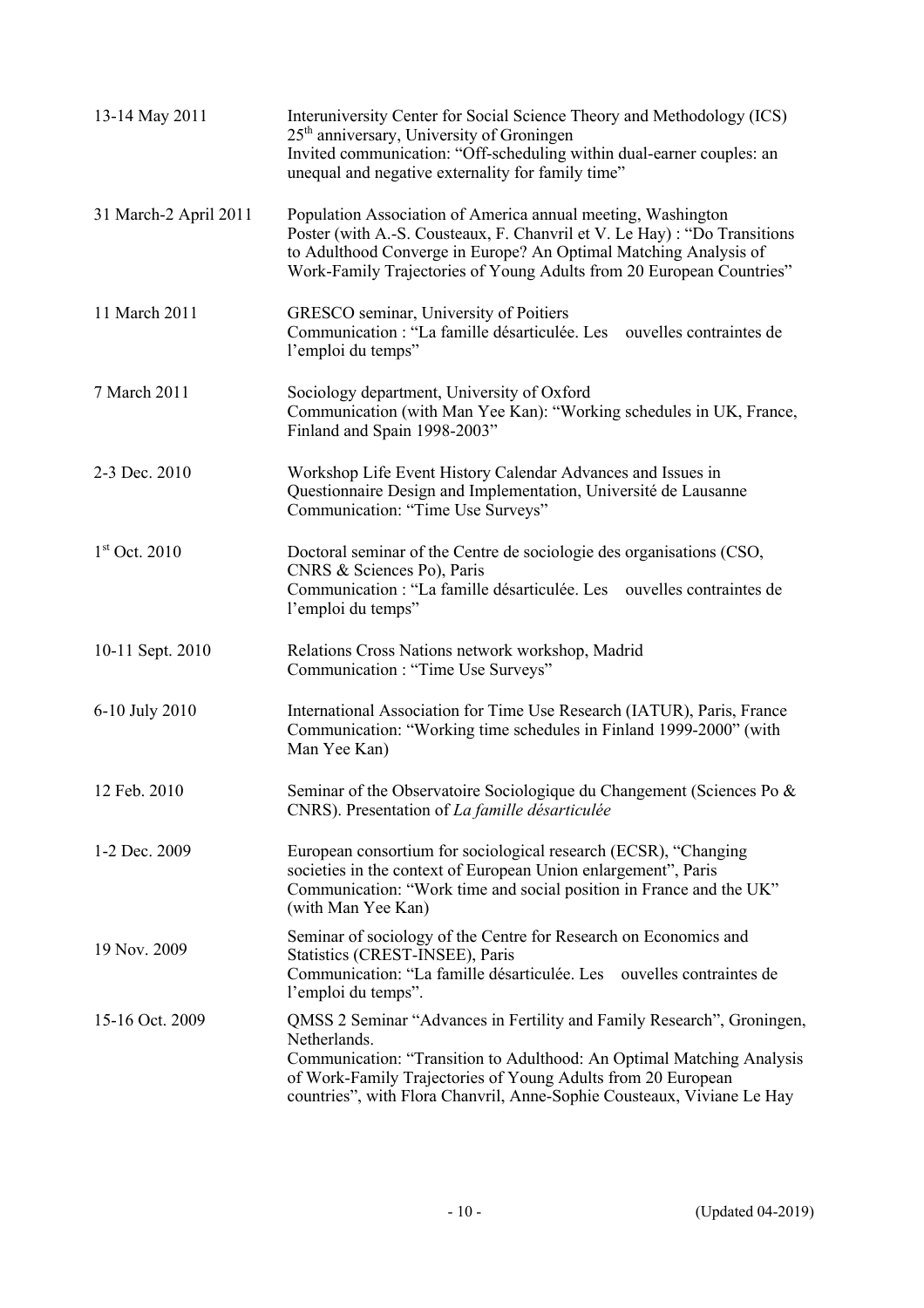| 23-25 Sept. 2009 | International Association for Time Use Research (IATUR), Lüneburg,<br>Germany<br>Communication: "Comparing Working Time Patterns of France 1998-99<br>and UK 2000-01: Results from Two-stage Optimal Matching Analyses"<br>(with Man Yee Kan)                                                                                                                                      |
|------------------|------------------------------------------------------------------------------------------------------------------------------------------------------------------------------------------------------------------------------------------------------------------------------------------------------------------------------------------------------------------------------------|
| 7-9 Sept. 2009   | 10 <sup>th</sup> congress of the French Political Science Association (AFSP), Grenoble<br>ST 13, with Thibaut de Saint Pol: "Décrire les données séquentielles en<br>sciences sociales avec les méthodes d'appariement optimal"                                                                                                                                                    |
| 27-28 Aug. 2009  | Relations Cross Nations network workshop "Economic and Social<br>Arrangements in couple relationships: Change and continuity from an<br>international perspective", Utrecht, Netherlands<br>Organized by Anne-Rigt Poortman and Tanja van der Lippe.<br>Invited. Communication: "Dual-earner families' time together and the<br>family workday"                                    |
| 14-17 April 2009 | $3rd$ congress of the French Sociological Association (AFS), Paris<br>RT 33, with Thibaut de Saint Pol: "Statut social et semaine de travail en<br>France"<br>RT 20, with Man Yee Kan: "Typologies empiriques de données<br>séquentielles en sciences sociales : quelles méthodes pour quelles<br>données ?"                                                                       |
| 23-25 March 2009 | X <sup>th</sup> Journées de Méthodologie Statistique, INSEE, Paris<br>Communication with Thibaut de Saint Pol: "Décrire des données<br>séquentielles en sciences sociales : panorama des méthodes existantes"<br>Associated paper, with Thibaut de Saint Pol: "Décrire des données<br>séquentielles en sciences sociales : mise en pratique des Méthodes<br>d'Appariement Optimal" |
| 23-25 Oct. 2008  | QMSS 2 Seminar "Labour Market Changes And Social Exclusion In The<br>Life Course", Olso, Norway.<br>Communication and discussion of a paper                                                                                                                                                                                                                                        |
| 1-5 Sept. 2008   | 7th international conference of the RC 33 of the International Sociological<br>Association, Naples, Italy.<br>Organization, with Man Yee Kan, of a session "Sequence Analysis in the<br>Social Sciences: Theoretical Underpinnings and Applications".<br>Communication, with Man Yee Kan: "Analysing Social Rhythms by<br>Optimal Matching: Working week schedules of UK 2000"     |
| 12-15 May 2008   | CNRS summer school "Les 'carrières' - usages descriptifs, théoriques et<br>sociaux d'une notion", Aussois, France. Invited speaker. Lecture on the use<br>of sequence analysis in the social sciences and tutorial class on how to<br>apply sequence analysis using TDA and SAS                                                                                                    |
| 1-3 March 2008   | Workshop of the Centre for time use research, University of Oxford, UK<br>Invited. Communication: "The timing of everyday life"                                                                                                                                                                                                                                                    |
| 29-30 Nov. 2007  | Vrije Universiteit Brussel, Department of sociologie, Brussels<br>Invited talk at the departmental seminar: "Using optimal matching to<br>analyze the timing of daily life" and "Off-scheduling within dual-earner<br>couples: an unequal and negative externality for family time"                                                                                                |
| 21 Nov. 2007     | Workshop on the transformation of work and family, organized by the<br>Goeuthe-Institut of Torino, the French Cultural Centre of Torino, and the<br>University of Torino, Italy<br>Invited. Communication: "Off-scheduling within dual-earner couples: an<br>unequal and negative externality for family time"                                                                     |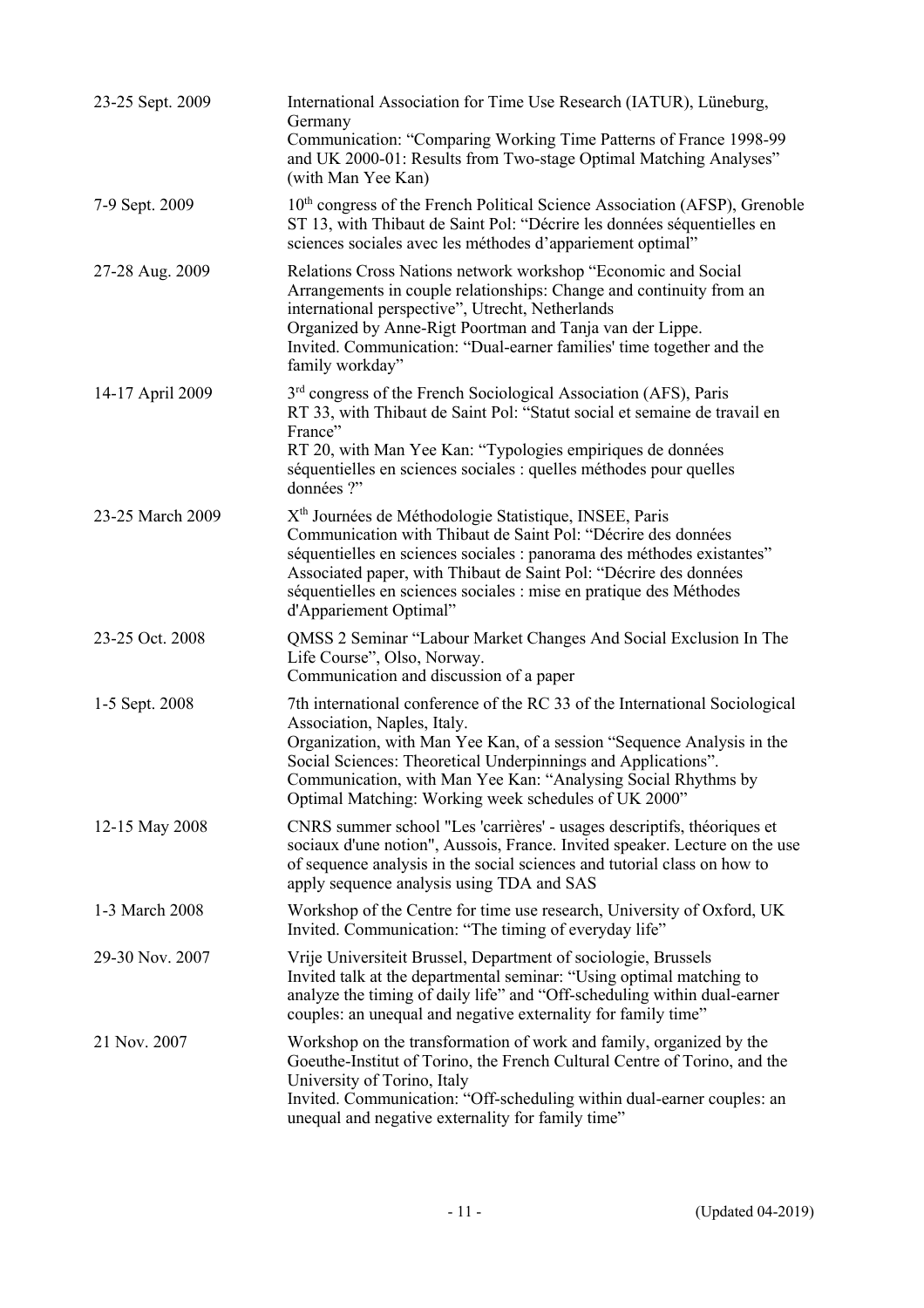| 17-19 Oct. 2007  | International Association for Time Use Research (IATUR), Washington<br>DC, USA<br>Communications: "The scheduling of work over the week" (with Thibaut<br>de Saint Pol), "Using optimal matching in Stata and Sas to analyze the<br>timing of daily life", "Individual and couple work schedules: an australia-<br>france comparison" (with James Rice), and "Harmonising leisure time<br>across society and family" (with James Rice).<br>Chair of the session on "Alternative Measures of Time Use" |
|------------------|-------------------------------------------------------------------------------------------------------------------------------------------------------------------------------------------------------------------------------------------------------------------------------------------------------------------------------------------------------------------------------------------------------------------------------------------------------------------------------------------------------|
| 28-29 Sept. 2007 | IV <sup>th</sup> History and Computer science workshop, "l'informatique et<br>l'utilisation des statistiques par les historiens", ENS LSH, Lyon<br>Invited talk: "Décrire les rythmes sociaux avec les méthodes d'appariement<br>optimal"                                                                                                                                                                                                                                                             |
| 10-11 Sept. 2007 | Workshop on Sequence Analysis and the Social Sciences, WZB Berlin<br>Invited talk: "Using optimal matching and Stata to analyze social rhythms"                                                                                                                                                                                                                                                                                                                                                       |
| 3-6 Sept. 2007   | 8 <sup>th</sup> congress of the European Sociological Association, "Conflict,<br>Citizenship and Civil Society", Glasgow, UK<br>Communication: "Off-scheduling within dual-earner couples: an unequal<br>and negative externality for family time"                                                                                                                                                                                                                                                    |
| 15 June 2007     | Workshop organised by the Observatoire sociologique du changement<br>(Sciences Po et CNRS), "Changing Times, Changing Inequalities: School,<br>Household, and Work Spheres"<br>Communication: "The scheduling of work over the week", with Thibaut de<br>Saint Pol                                                                                                                                                                                                                                    |
| 14-18 Jan. 2007  | University of Oxford, Department of sociology. Invited talk at the<br>departmental seminar: "Asynchronicity within dual-earner couples: an<br>unequal and negative externality for family time"                                                                                                                                                                                                                                                                                                       |
| 12 Oct. 2006     | Seminar on time use surveys (TUS): Exploiting TUS results for decision,<br>policy-making and research purposes, co-organised by DG-empl and<br>Eurostat, Brussels<br>Communication: "Using optimal matching to analyze the timing of daily<br>life"                                                                                                                                                                                                                                                   |
| 5-8 Sept. 2006   | $2d$ congress of the French Sociological Association, Bordeaux, France:<br>"Les effets de la position sociale sur le volume et la structure du temps<br>familial"                                                                                                                                                                                                                                                                                                                                     |
|                  | "Les Méthodes d'Appariement Optimal en sociologie", with Thibaut de<br>Saint Pol                                                                                                                                                                                                                                                                                                                                                                                                                      |
| 16-18 Aug. 2006  | International Association for Time Use Research (IATUR), Copenhagen,<br>Denmark: "Using optimal matching to analyze the timing of daily life"                                                                                                                                                                                                                                                                                                                                                         |
| 9-12 June 2006   | International congress of the French Librarians Association, Paris, France:<br>invited speaker, workgroup on opening hours                                                                                                                                                                                                                                                                                                                                                                            |
| 11-14 May 2006   | International Sociological Association - Research Committee 28 on Social<br>Stratification and Mobility, Spring meeting Nijmegen, Netherlands:<br>"The indirect effects of social class on the volume and structure of family<br>time" (plenary)                                                                                                                                                                                                                                                      |
| 25-26 Nov. 2005  | European consortium for sociological research (ECSR), Comparative<br>European Studies. Assessing ten years of sociological research: 1995-2005,<br>Paris, France: "Work time and social position in France and the UK"                                                                                                                                                                                                                                                                                |
| 2-4 Nov. 2005    | International Association for Time Use Research (IATUR), Halifax,<br>Canada:<br>Chair of one of the two sessions on parental time and time with children<br>"The effects of the family work day on family time"                                                                                                                                                                                                                                                                                       |